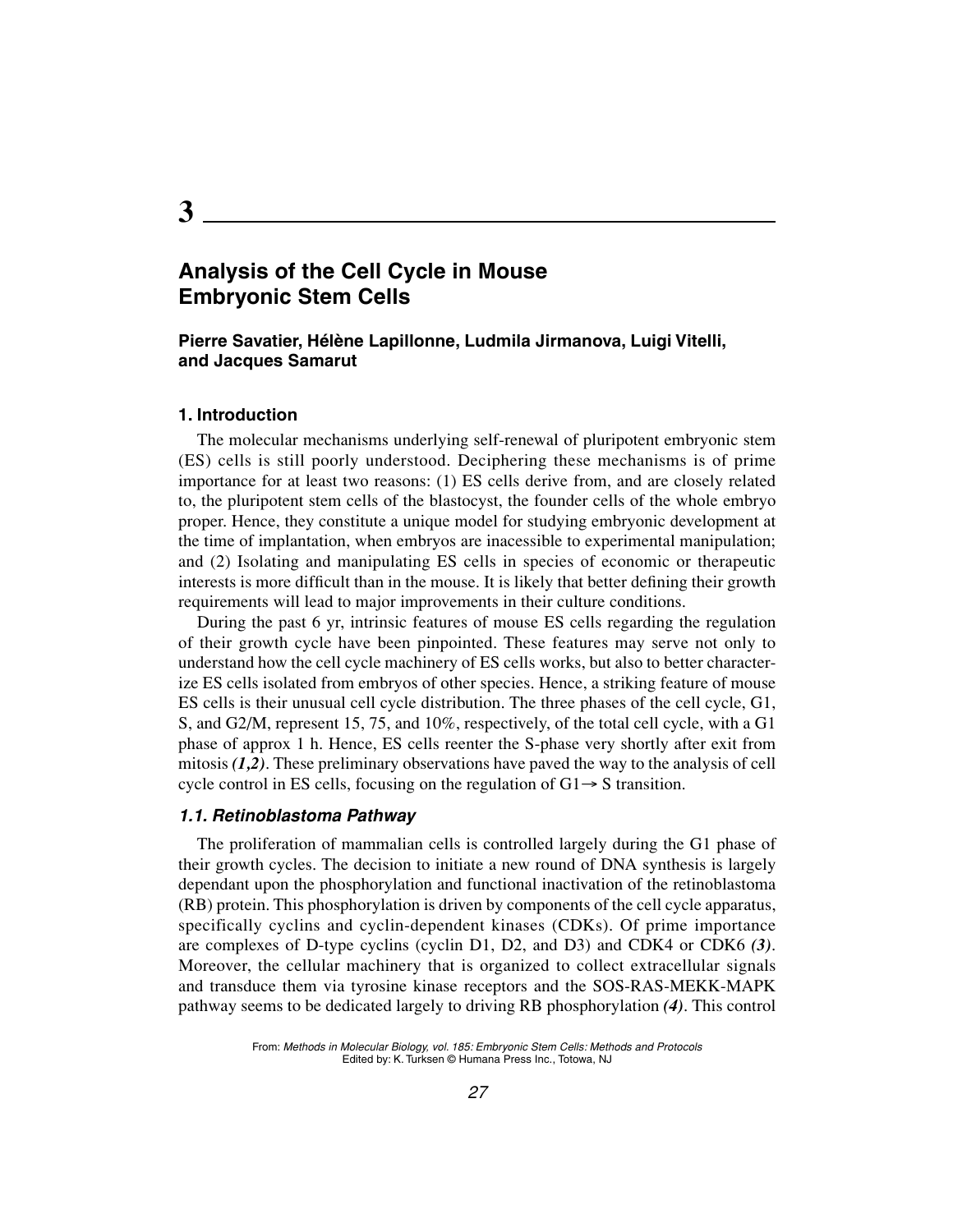circuitry appears to be operative in virtually all cell types. In contrast, the control of the ES cell mitotic cycle is likely to be markedly different. First, ES cells seem to lack the CDK4-associated kinase activity that characterizes all RB-dependent cells. They express very low levels of D-type cyclins, as a result of the very poor activity of the respective promoters. This is somewhat surprising as hypophosphorylated RB remains undetectable during the  $M\rightarrow G1\rightarrow S$  transition, indicating that RB is rapidly rephosphorylated in G1 *(2)*. Secondly, ES cells appear to be resistant to the growth inhibitory effect of the cyclin D:CDK4-specific inhibitor  $p16^{ink4a}$ , further suggesting that RB phosphorylation may not rely on proper CDK4-associated kinase activity in ES cells. Not surprisingly, induction of differentiation restores the expression of all three D-type cyclins, strong CDK4-associated kinase activity, and the sensitivity to the growth-inhibitory activity of  $p16^{ink4a}$  ( $1,2$ , and unpublished results), suggesting that differentiating ES cells resume a normal cell cycle control.

Another important aspect of G1 control lies in the regulation of cyclin D1 expression by the  $Ras \rightarrow MAPK$  pathway. Phosphorylated ERKs activate cyclin D1 expression through fos and ets transcription factors *(5)*. In ES cells, inhibition of ERK phosphorylation by wortmannin (an inhibitor of Ras activation) or by PD98059 (an inhibitor of *MEK*) neither inhibits background expression of cyclin D1 nor induces growth retardation. Induction of differentiation up-regulates the steady-state level of cyclin D1, whose expression then becomes sensitive to the inhibitors of the  $Ras \rightarrow MEK \rightarrow ERK$  cascade (Jirmanova et al., unpublished results). Hence, cyclin D1 expression seems not to be regulated by Ras in ES cells. This regulation is likely to be restored upon differentiation.

Recently, it has been shown that Rb-E2F forms a transcriptional repression complex by recruiting histone deacetylase and SWI/SNF subunits *(6)*. These large complexes are capable of blocking the transcription of cell cycle genes and remodeling chromatin *(7)*. However, it is unclear if these large complexes have a specific role in chromatin organization of ES cells. Thus far, our preliminary immunoprecipitation experiments suggest that HDAC1 binds to the low amount of RB in ES cells. This could be a key aspect in the ES renewing cell cycle that should be investigated.

#### **1.2. p53 Pathway**

In somatic cells, cell cycle checkpoints limit DNA damage by preventing DNA replication under conditions that may produce chromosomal abberations. The tumor suppressor p53 is involved in such control as part of a signal transduction pathway that converts signals emanating from DNA damage, ribonucleotide depletion, and other stresses into responses ranging from cell cycle arrest to apopotsis *(8)*. Stress-induced stabilization of nuclear p53 results in the transactivation of downstream target genes encoding, for example, the cyclin-dependent kinase inhibitor p21<sup>cip1/waf1/sdi1</sup> or Mdm2. p21cip1/waf1/sdi1 inhibits RB phosphorylation, thereby preventing transition from G1 to S *(8)*. ES cells do not undergo cell cycle arrest in response to DNA damage (caused by  $\gamma$ -radiations, UV light, genotoxic agents) or nucleotide depletion *(9,10)*. ES cells express abundant quantities of p53, but the p53-mediated response is inactive because of cytoplasmic sequestration of p53. Morevover, enforced expression of nuclear p53 still fails to induce cell cycle arrest, suggesting that, in addition to its cytoplasmic sequestration, p53 cannot activate the downstream targets required for growth arrest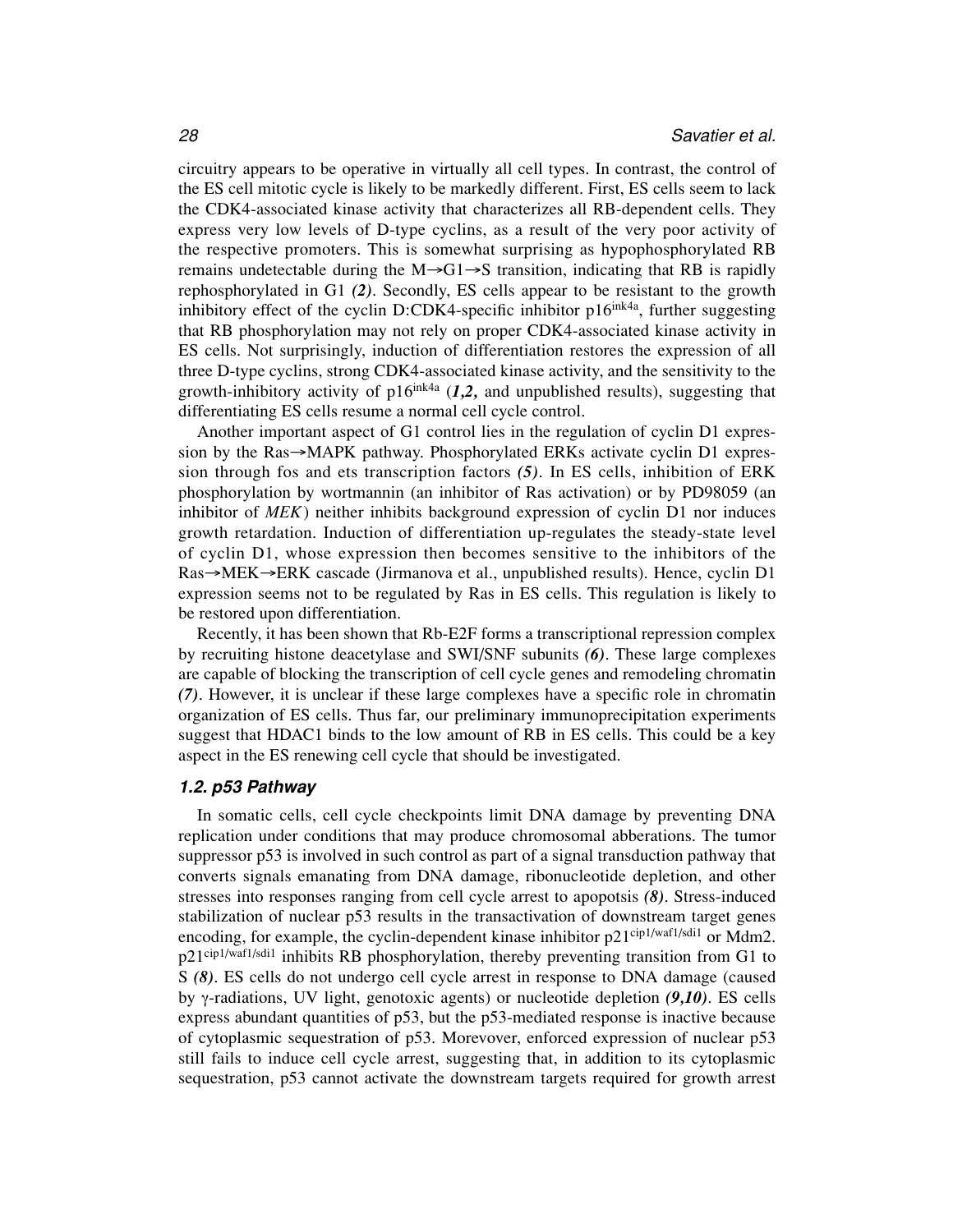#### Cell Cycle in ES Cells 29

(9). One of these targets is p21<sup>cip1/waf1/sdi1</sup>. ES cells do not express p21<sup>cip1/waf1/sdi1</sup> *(2)*, suggesting that the p21cip1/waf1/sdi1 promoter is not responsive to p53 in ES cells. Therefore, it appears that ES cells have a very effective mechanism for rendering them refractory to p53-mediated growth arrest. Induction of differentiation restores the p53-mediated cell cycle arrest response *(9)*.

Taken together, these results suggest fundamental differences in the regulation of cell proliferation in ES cells as compared to somatic cells. Firstly, they suggest that the complex apparatus that operates in most cells with extracellular mitogens, transducing signals through the SOS-RAS-RAF-MEKK-MAPK pathway and that ultimately leads to pRB phosphorylation is not engaged in ES cells. Induction of differentiation would reactivate this mechanism. Secondly, ES cells do not seem to have a p53-mediated checkpoint control. This control would also become operative when differentiation occurs.

In the second part of this chapter, we describe experimental procedures used to synchronize ES cells and to analyze their cell cycle distribution. These procedures have been developed to characterize the growth cycle of mouse ES cells.

### **2. Materials**

- 1. Feeder-independent ES cell line: CGR8 *(11)*.
- 2. Complete medium: Glasgow's Modified Eagle's Medium (GMEM) (BioMedia, cat. no. GMEMSPE2052) supplemented with 10% fetal calf serum (FCS) (PAA, cat. no. A15-043), 2 m*M* L-glutamine (BioMedia, cat. no. GLUN2002012), 1% nonessential amino acid solution (BioMedia, cat. no. AANE0002012), 1 m*M* sodium pyruvate (BioMedia, cat. no. PYRU0002012), 0.1 m*M* 2-mercaptoethanol (Sigma, cat. no. M7522), 100 U/mL penicillin, 100 mg/mL streptomycin, and 1000 U/mL human leukemia inhibitory factor (LIF). For LIF preparation and testing (*see* **ref.** *12*).
- 3. 0.25% (w/v) Trypsin in Phosphate-Buffered Saline (PBS).
- 4. 20 ng/mL Demecolcine (Sigma, cat. no. D6165).
- 5. 0.1% and 0.2% Gelatin (Sigma, cat. no. G9391) dissolved in  $H_2O$ .
- 6. 5 m*M* BrdU (Sigma, cat. no. B9285) (100× stock solution).
- 7. 1 mg/mL RNAse dissolved in PBS + 0.13 m*M* EGTA.
- 8. PBT: PBS + 0.5% Bovine Serum Albumin (BSA) (Sigma, cat. no. A2153) + 0.5% Tween-20 (Sigma, cat. no. P7949).
- 9. Anti-BrdU (Becton Dickinson, cat. no. 347583).
- 10. 100 μg/mL Propidium iodide (Sigma, cat. no. P4170) (100X stock solution).
- 11. Sterile flasks and Petri dishes: sterile 5- and 10-mL pipets.
- 12. FACScan (fluorescence-activated cell sorter) (Becton-Dickinson), equipped with a 15-mW 488-nm air-cooled argon-ion laser. Filters used: 530 nm fluorescein isothiocyanate (FITC), 585 nm (propidium iodide). Data aquisition and analysis are performed using CellQuest (Becton-Dickinson) software.

### **3. Methods**

# **3.1. Synchronization of ES Cells by Mitotic Shake-Off**

This protocol is intended to generate large numbers of synchronized ES cells exiting from mitosis, entering into G1, and then into S phase, synchronously.

1. At d 1, trypsinize ES cells and seed at a density of 20–30 million cells in 25 mL complete medium in T160 flasks coated with 0.2% gelatin (gelatin is added to flasks at least 2 h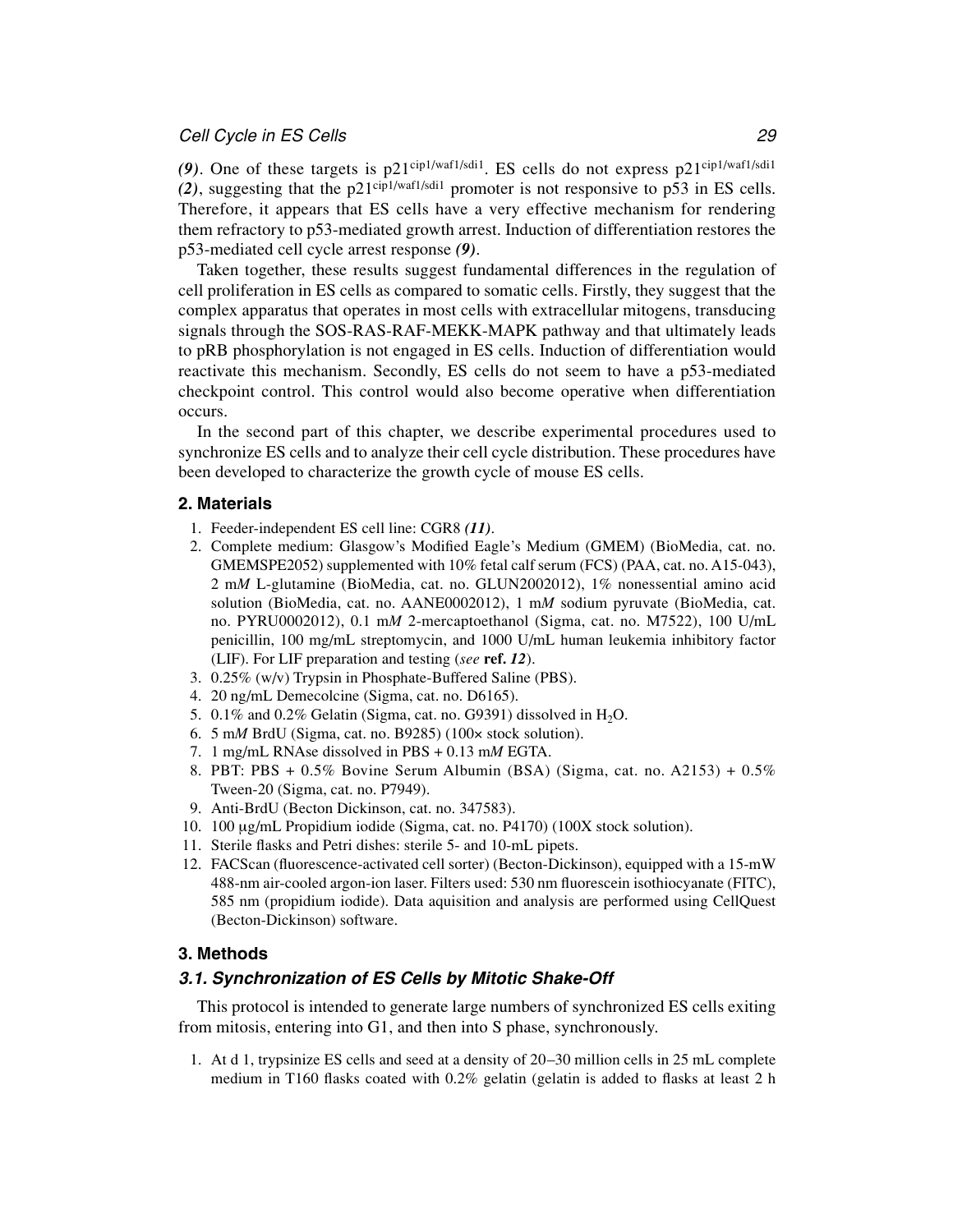before seeding the cells. Gelatin is thoroughly removed by aspiration just before seeding the cells). Incubate at 37 $\degree$ C in 7.5% CO<sub>2</sub> (*see* Note 1).

- 2. At d 2, add 50 mL complete medium (removing the exhausted medium is not necessary) and incubate overnight.
- 3. At d 3, ES cells should form a confluent layer. Check that each flask is confluent. Discard those in which empty spaces are visible, as isolated clumps of cells are likely to detach from the flasks during the shake-off procedure. Then:
	- a. Remove the loosely attached cells by preshaking the flasks 5 times by hitting the flasks against the palm of the hand.
	- b. Quickly aspirate the medium and replace it with 25 mL complete medium containing 20 ng/mL demecolcine (*see* **Note 2**). Incubate for  $3-4$  h at  $37^{\circ}$ C in  $7.5\%$  CO<sub>2</sub>.
	- c. Shake the flasks 5 times by hitting them against the palm of the hand. Collect the medium in 50-mL disposal plastic tubes. From this step on, sterile manipulation is not required.
	- d. Spin mitotic cells at 500*g* for 5 min. Aspirate the medium. Invert the tubes on absorbing paper for 5 min.
	- e. Gently resuspend each pellet with 1 mL of prewarmed demecolcine-free medium using a P1000 Gilson pipet. Do not pipet the cells up and down more than required to get a single-cell suspension. Fill the tubes with complete medium.
	- f. Spin at 500*g* for 5 min. Discard the medium. Invert the tubes onto absorbing paper to dry.
	- g. Gently resuspend each pellet with 1 mL of prewarmed medium and pool into a single tube. Count the cells. This procedure yields approx  $2 \times 10^6$  mitotic cells/T160 flask (i.e., approx  $1\%$  of the total number of cells).
	- h. Prepare a cell suspension containing approx  $10<sup>6</sup>$  mitotic cells/mL. Seed 6-cm dishes (coated with 0.1% gelatin as described in **step 1**) with 5 mL cell suspension. Incubate at  $37^{\circ}$ C in 7.5% CO<sub>2</sub>.
	- i. Collect the cells at various time points and analyze them for cell cycle distribution as described in **Subheading 3.2.** Since mitotic cells usually take 4–5 h to attach to the dish, do not aspirate the medium. Any supplements should be added dropwise using 10X stock solutions (*see* **Note 3**).

# **3.2. Analysis of DNA Content in Synchronized ES Cells**

As mitotic ES cells usually take 4–5 h to attach strongly to the Petri dish, the following protocol must be used to prepare a single-cell suspension suitable for flow cytometry:

- 1. Collect the cells by pipetting up and down approx 10 times with a P1000 Gilson to dissociate the loosely adherent cells. Trypsinization is not required (*see* **Note 4**). Transfer the suspension (>1 million cells) into a conical 15-mL tube.
- 2. Spin for 5 min at 500*g*. Discard the medium and wash in PBS. Repeat once.
- 3. After the last spin, resuspend cells in 100 μL of PBS. Pipet up and down with a P200 Gilson until clumps are no longer visible. Dropwise, add 1 mL of 70% ethanol at  $-20^{\circ}$ C (1 drop/s to avoid formation of clumps of cells). Store the fixed cells at 4°C.
- 4. To analyze the DNA content, add 10 mL PBS directly to cells in ethanol. Incubate for 5 min at room temperature to allow cells to rehydrate.
- 5. Spin for 5 min at 500*g*. Resuspend the pellet in 100 μL of PBS. Add 10 mL PBS. Incubate for 5 min at room temperature.
- 6. Resuspend the pellet in 100 μL of 1 mg/mL RNase. Incubate for 20 min at room temperature. Store at  $4^{\circ}$ C if required (<24 h).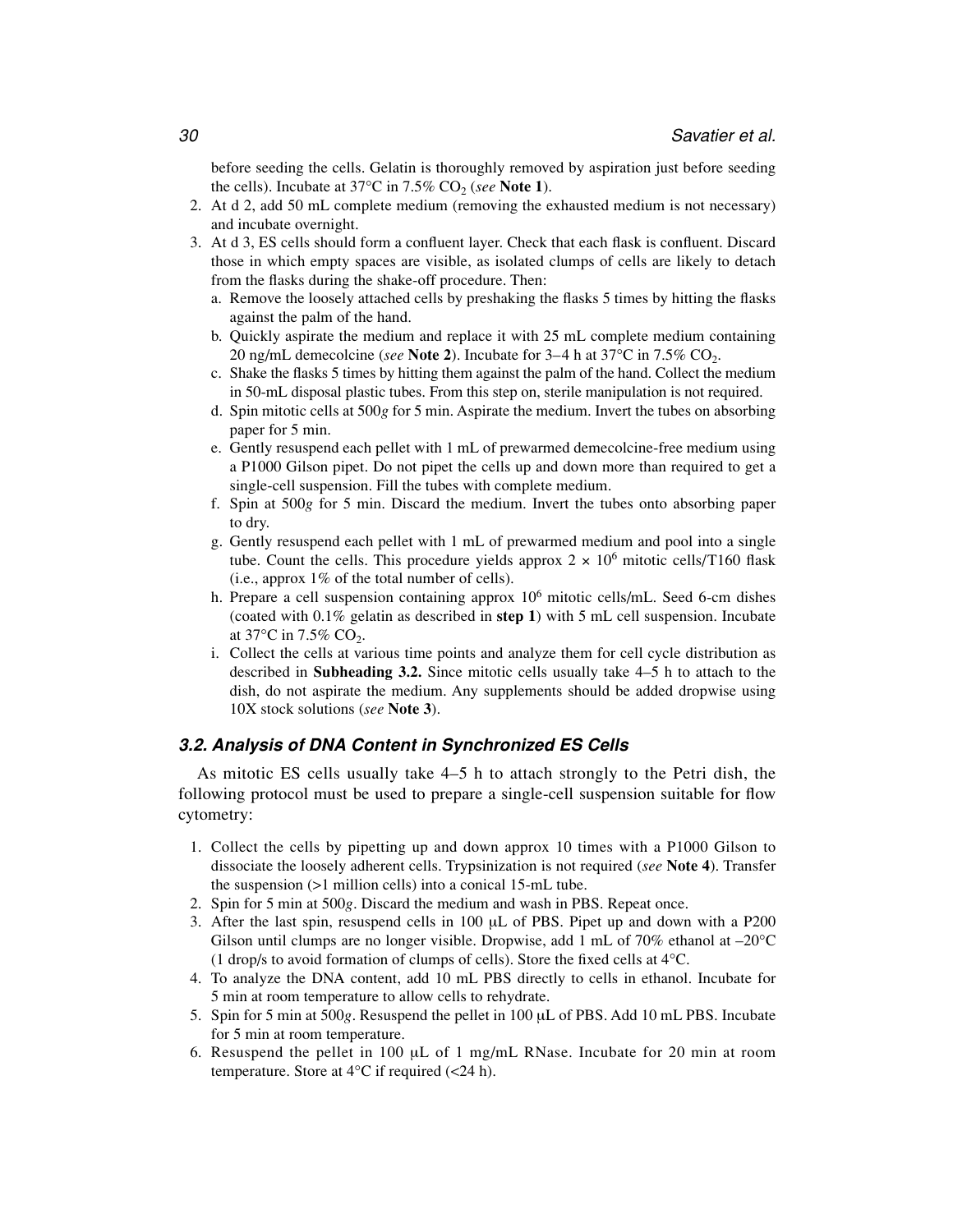

Fig. 1. Analysis of DNA content of ES cells synchronized by mitotic shake-off, determined according to the protocol described in **Subheading 3.2.** FL2-width indicates the size of the cells. FL2-area quantitates fluorescence associated to propidium iodide. 0h, 1h, 2h, 4h, and 6h indicate the time after release from the mitotic block.

- 7. Add propidium iodide to a final concentration of 1 μg/mL. Incubate for 5 min at room temperature.
- 8. Analyze fluorescence using conventional setups. The result of a representative synchronization experiment is given in **Fig. 1**.

### **3.3. Analysis of Cell Cycle Distribution in Exponentially Growing ES Cells**

- 1. Refeed exponentially growing ES cells with complete medium. Incubate for 1 h at 37°C.
- 2. Add BrdU at a final concentration of 50 μ*M* and incubate for 30 min.
- 3. Trypsinize the cells and take 5 million cells for analysis of BrdU incorporation.
- 4. Spin for 5 min at 500*g*. Discard the medium and wash in PBS. Repeat once.
- 5. After the last spin, resuspend the pellet of cells in 100 μL of PBS. Dropwise, add 1 mL of 70% ethanol at  $-20^{\circ}$ C (1 drop/s to avoid formation of clumps of cells). Store the fixed cells at 4°C for up to several weeks.
- 6. Add 10 mL PBS to ethanol-fixed cells. Incubate for 5 min at room temperature to allow cells to rehydrate.
- 7. Spin for 5 min at 500*g*. Resuspend the pellet in 200 μL of 2 N HCl and incubate for 20 min at room temperature.
- 8. Wash 3–4 times in 10 mL PBT.
- 9. Resuspend the pellet in 100 μL FITC-conjugated antibody raised to BrdU (Becton Dickinson), diluted 1:10 in PBT, and incubate for 30 min at room temperature.
- 10. Wash 3–4 times in 10 mL PBT.
- 11. Resuspend the pellet in 100 μL of 1 mg/mL RNase. Incubate 20 min at room temperature. Store at  $4^{\circ}$ C if required (<24 h).
- 12. Add propidium iodide to a final concentration of 1 mg/mL. Incubate for 5 min.
- 13. Analyze fluorescence associated to FITC and to propidium iodide using conventional setups. The result of a representative experiment is given in **Fig. 2**.

#### **4. Notes**

1. Check carefully that T-flasks are horizontal in the incubator, as uniformity is essential for recovery of pure populations of mitotic cells.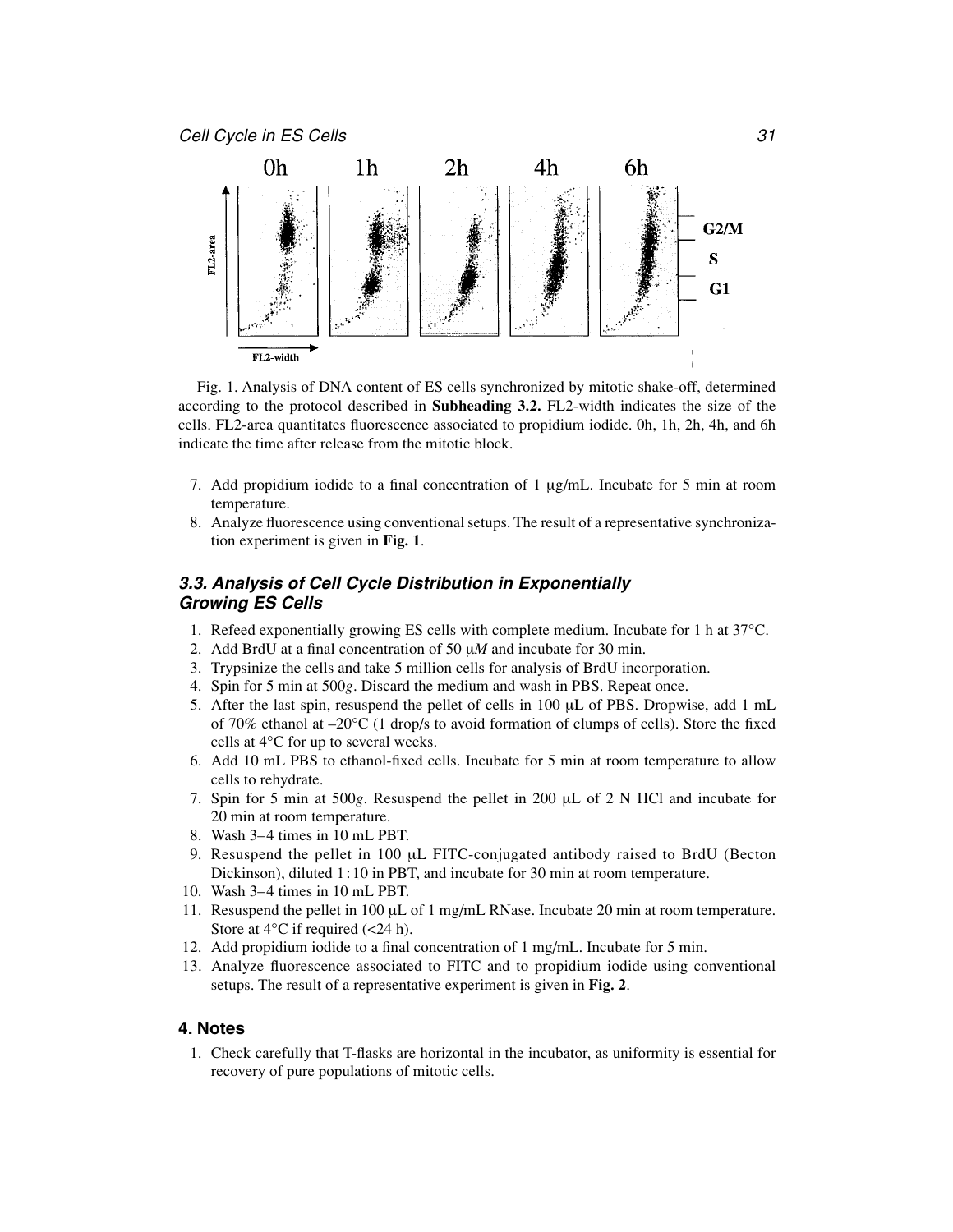

Fig. 2. Cell cycle distribution of ES cells and mouse embryonic fibroblasts, determined according to the protocol described in **Subheading 3.3.**

- 2. Do not leave the cells free of medium for more than 1 min, as this will lead to clumps of cells detaching during the shake-off procedure.
- 3. Following this protocol, one can obtain a population of ES cells containing >95% mitotic cells. Ninety percent of those cells will resume cell cycle progression within 1 h following incubation in demecolcine-free medium. ES cells will start entering the S-phase within 2 h, and the vast majority of them will be replicating their DNA at 4 h post-release from the mitotic block. Note that increasing the incubation time with demecolcine will result in a larger proportion of mitotic cells not being released from the mitotic block.
- 4. Collecting post-mitotic cells by pipetting up and down may lead to cell damage. Pipetting must be done very gently to avoid this, but for a long enough time to obtain a single-cell suspension suitable for cell cycle analysis. In any case, cell debris will be discarded during FACS analysis.

# **Acknowledgments**

This work was supported by the Association pour la Recherche contre le Cancer (ARC) and comité Interdépartemental de la région Rhône-Alpes de la Ligue Nationale Française contre le Cancer.

# **References**

- 1. Savatier, P., Huang, S., Szekely, L., Wiman, K. G., and Samarut, J. (1994) Contrasting patterns of retinoblastoma protein expression in mouse embryonic stem cells and embryonic fibroblasts. *Oncogene* **9,** 809–818.
- 2. Savatier, P., Lapillonne, H., van Grunsven, L. A., Rudkin, B. B., and Samarut, J. (1996) Withdrawal of differentiation inhibitory activity/leukemia inhibitory factor up-regulates D-type cyclins and cyclin-dependent kinase inhibitors in mouse embryonic stem cells. *Oncogene* **12,** 309–322.
- 3. Weinberg, R. A. W. (1995) The retinoblastoma protein and cell cycle control. *Cell* **81,** 323–330.
- 4. Bartek, J., Bartkova, J., and Lukas, J. (1997) The retinoblastoma protein pathway in cell cycle control and cancer. *Exp. Cell Res.* **237,** 1–6.